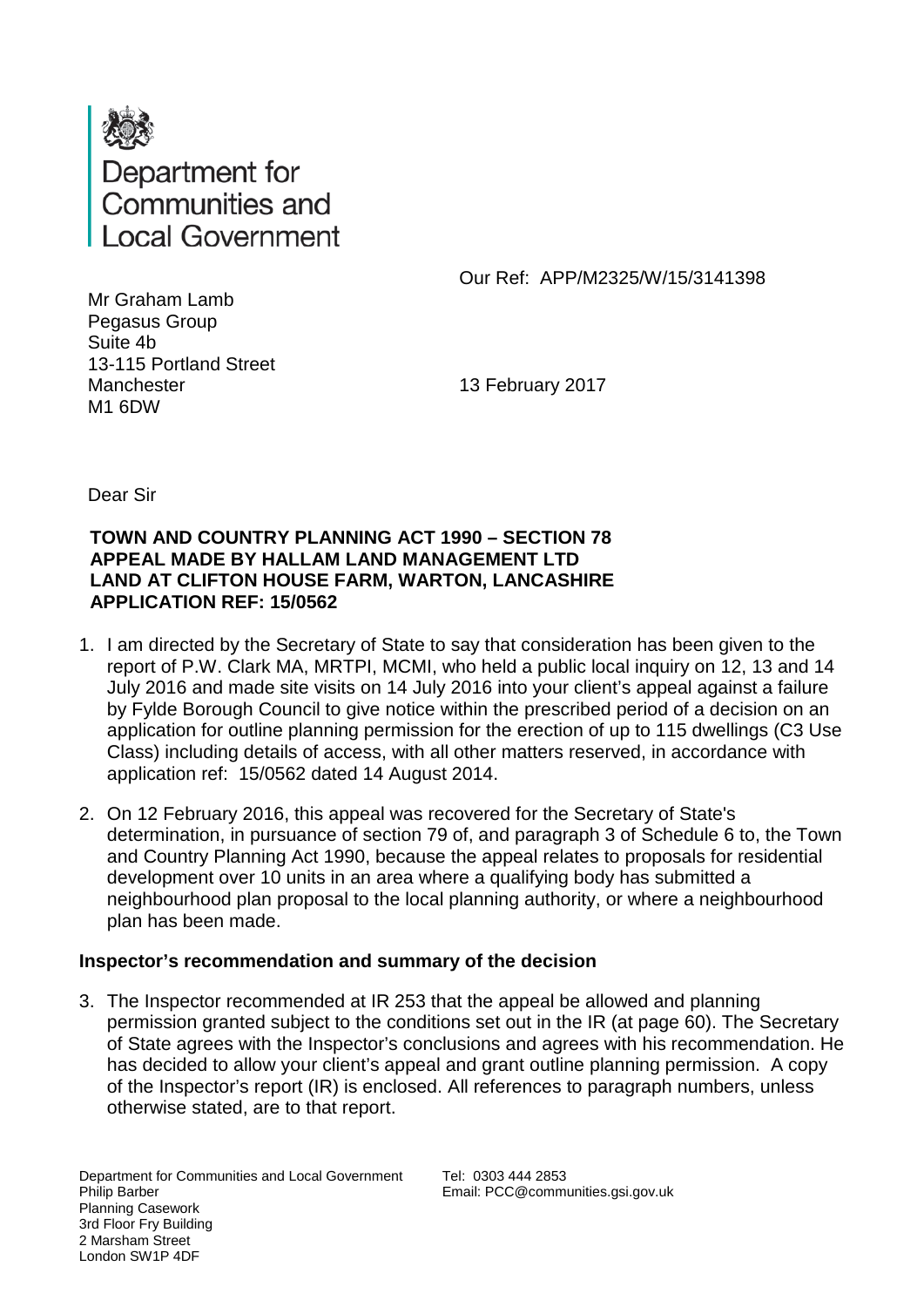# **Matters arising since the close of the inquiry**

4. On 16 November 2016 the Secretary of State referred back to the parties to invite representations on the implications, if any, of a letter dated 11 August 2016 from Bryningwith-Warton Parish Council. The Secretary of State has taken the representations (listed at Annex B) into account in reaching his decision. As these representations were circulated to the parties the Secretary of State does not find it necessary to reproduce them here. Copies may be obtained on written request to the address at the foot of the first page of this letter.

#### **Policy considerations**

- 5. In deciding this appeal, the Secretary of State has had regard to section 38(6) of the Planning and Compulsory Purchase Act 2004 which requires that proposals be determined in accordance with the development plan unless material considerations indicate otherwise.
- 6. In this case, the development plan consists of the saved policies of the Fylde Borough Local Plan As Altered, October 2005.The Secretary of State considers that the development plan policies of most relevance to this case are those set out at IR IR24-29.
- 7. With regard to the Inspector's remarks on the emerging Bryning-with-Warton Neighbourhood Plan (BWNP) at IR34-37, the Secretary of State notes the Neighbourhood Plan Examiner's conclusions (IR36) that there is no certainty that the BWNP would be compatible with European Union obligations (IR36), that his recommendations would fundamentally alter the content of the Plan, and that the Plan has not progressed since the publication of the Examiner's Report in April 2016 (IR37). Given the early stage of preparation and the outstanding objections to it, the Secretary of State affords it minimal weight.
- 8. Other material considerations which the Secretary of State has taken into account include the National Planning Policy Framework ('the Framework') and associated planning guidance ('the Guidance'), as well as the Community Infrastructure Levy (CIL) Regulations 2010 as amended.

# *Emerging plan*

9. The emerging plan comprises the Fylde Local Plan to 2032. Paragraph 216 of the Framework states that decision makers may give weight to relevant policies in emerging plans according to: (1) the stage of preparation of the emerging plan; (2) the extent to which there are unresolved objections to relevant policies in the emerging plan; and (3) the degree of consistency of relevant policies to the policies in the Framework. The Secretary of State notes that the plan was submitted to him for examination on 9 December 2016.

# **Main issues**

10.The Secretary of State agrees with the Inspector that the main issues are those set out at IR156-157.

# *Habitats Regulations Assessment*

11.The Secretary of State recognises that the Ribble and Alt Estuaries Special Protection Area (SPA) and Ramsar Site and the Ribble Estuary Site of Special Scientific Interest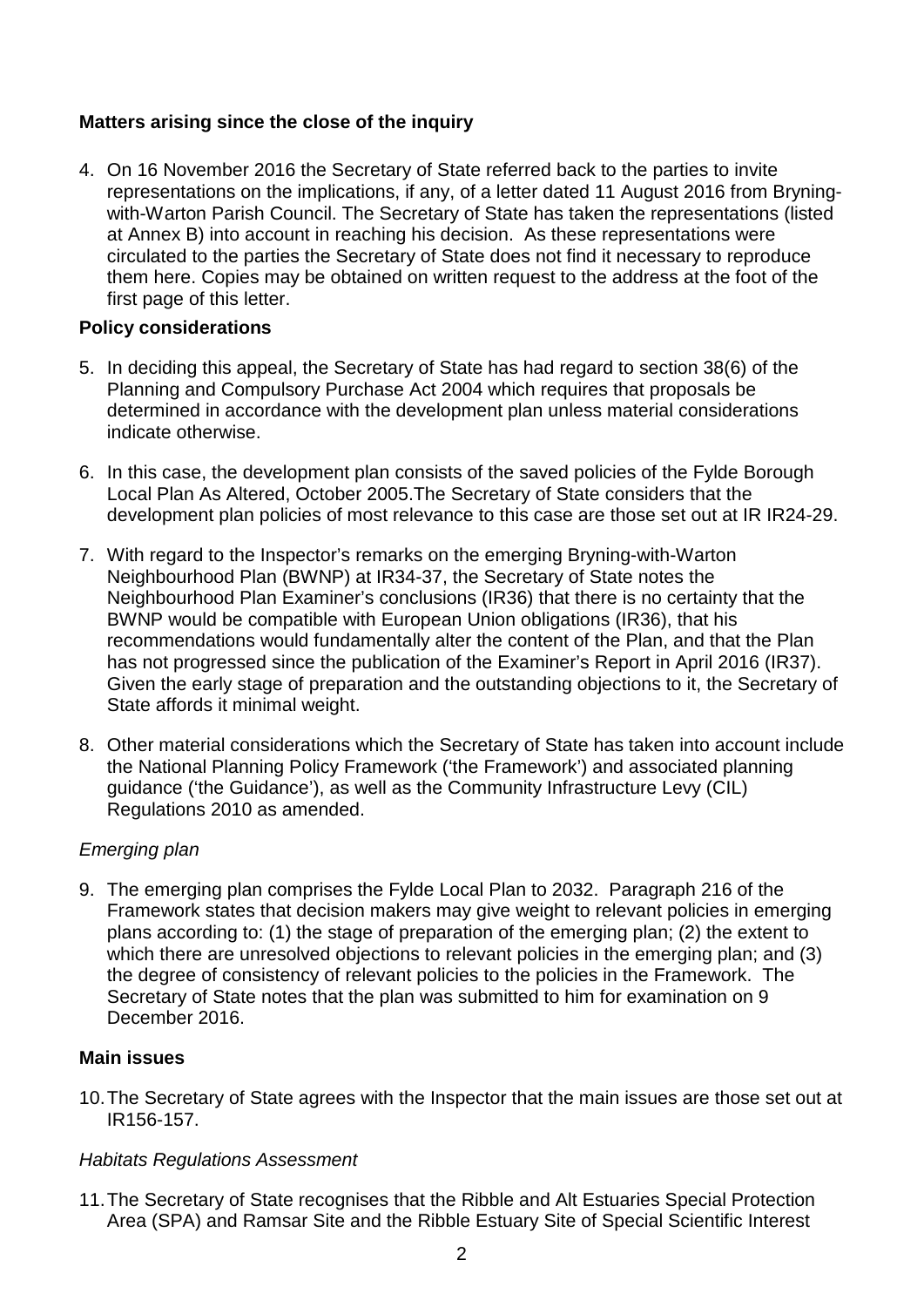(SSSI), and the Newton Marsh SSSI are important sites for wintering birds and migratory birds in spring and autumn (IR159), but agrees with the Inspector (IR160) that the distance between the appeal site and the intervention of existing development is such that direct disturbance to species on the protected sites is unlikely. The Inspector identified that the most likely impacts from the appeal proposal are a loss of habitat functionally linked to a protected site, increased recreational pressure on the protected site, and changes in water quality in watercourses hydrologically linked to a protected site (IR160).

12.The Secretary of State has carefully considered the Inspector's analysis at IR164-167, and like the Inspector, he considers that provided the two conditions suggested by the Lead Local Flood Authority and GMEU are imposed on any permission so that mitigation measures are secured as part of the proposal, the appeal proposal would be unlikely to have a significant effect on the designated sites either alone or in combination. For that reason, he agrees with the Inspector's conclusion (IR170) that no Appropriate Assessment is necessary.

# *The character of Warton, its services and facilities*

13.For the reasons given by the Inspector at IR172-179, the Secretary of State agrees with the Inspector that the proposal would not alter the fundamental character of Warton. Although all parties accept that the appeal proposal contravenes Local Plan policies SP1 and SP2 which set limits to development for Warton, the parties also accept that both these policies are out of date or satisfied. The Secretary of State accepts the Inspector's conclusion (IR180) that the proposals would comply with local Plan policy HL2(1) which requires housing developments to be acceptable in principle.

#### *The highway network*

14.For the reasons given by the Inspector at IR181-185, the Secretary of State accepts the Inspector's conclusion that with the recommended conditions, the proposed development would not cause the capacity of the highway network to accommodate the cumulative effects of development in Warton to be exceeded. He therefore agrees with the Inspector that the proposal would therefore comply with criterion 9 of Local Plan policy HL2 (IR186).

#### *Air quality*

15.For the reasons given by the Inspector at IR187-190, the Secretary of State agrees with his conclusion (IR191) that although background air quality in the eastern part of Warton may have higher levels of pollutants than surrounding areas and be the poorest quality in Fylde, it is not, in absolute terms, poor. In terms of air quality, he accepts the Inspector's conclusion that Warton is suitable as a residential location. Like the Inspector, the Secretary of State observes that the appeal proposal would accord with Local Plan policy EP26 which would not permit development which would give rise to unacceptable levels of air pollution.

# *Housing*

16.The Secretary of State has considered carefully the Inspector's analysis of the Council's housing land supply shortfall at IR192 – 197. He accepts that the Council can only demonstrate a supply of housing land of between 3.5 and 4.8 years. In terms of the housing requirement, the Secretary of State agrees with the Inspector (IR195) that the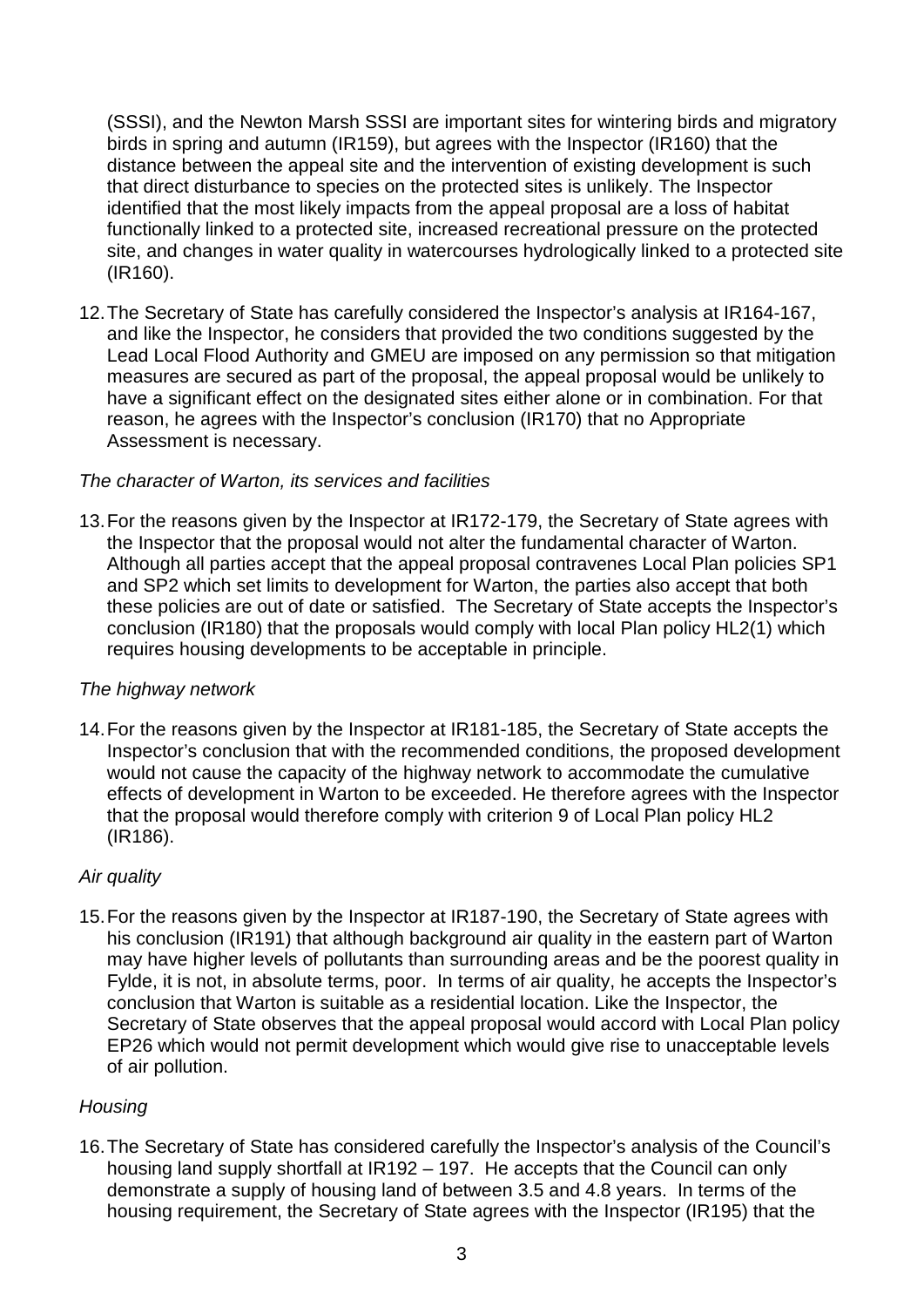proposal represents the equivalent of about one third of a year's supply or about 7% of the total five year requirement for the whole of Fylde. He therefore accepts the Inspector's conclusion that it would represent a not inconsiderable contribution to housing land supply in the borough and notes that the proposal accords with the Council's requirement to supply affordable housing (IR198).

#### *Other matters*

17.In terms of highway safety, the Secretary of State acknowledges that Lytham Road is a busy main road but its accident record is not out of the ordinary and like the Inspector, the Secretary of State has no reason to disbelieve the evidence that the intended measures, including a central refuge and road markings, will slow traffic and so increase road safety at the location of the site's access (IR199). In terms of flooding, the Secretary of State notes the Inspector's comment (IR 200) that the appeal site is in Flood Zone 1 in terms of flood risk from rivers. Turning to surface water flooding on the southern boundary of the site, the Secretary of State agrees with the Inspector that there is no evidence to suggest that acceptable details of surface water drainage could not be devised and submitted for approval (IR201).

#### *Sustainable development*

- 18.In terms of the economic role of sustainable development, the Secretary of State has carefully considered the Inspector's analysis at IR203-212. The Secretary of State agrees with the Inspector that the site is located on land of the right type in all respects apart from it not being brownfield land (IR205), and the development would have limited traffic impacts and would provide safe access and would avoid flood risk (IR207). Furthermore, he agrees that even though the site is not located in a town centre, it would enhance or maintain the vitality of a rural community which has been identified as a sustainable location. The Secretary of State agrees with the Inspector that the proposal scores moderately well in terms of accessibility to local services and agrees with his conclusion that the site is located in the right place (IR211). Overall, he accepts the Inspector's conclusion that despite the negative characteristic of the site being greenfield land, the site scores highly in terms of the economic role of sustainability.
- 19.Turning to the social role, the Secretary of State agrees with the Inspector (IR215) that the proposal would make a not inconsiderable contribution to housing land supply in the borough, and scores well in terms of accessibility to local services. He therefore accepts the Inspector's conclusion that in terms of the social role of sustainability, the site scores well (IR216).
- 20.In regard to the environmental role of sustainability, the Secretary of State has considered the Inspector's analysis at IR217-219, and accepts his conclusion that given the mitigations and enhancements which could be achieved through conditions, the development of this appeal site would only be moderately adverse (IR220).
- 21.In taking account of the Framework as a whole and the need for housing in Fylde which is such that greenfield sites will inevitably be used, the Secretary of State concludes, in agreement with the Inspector, that the proposal is sustainable development. He agrees too that adverse impacts are relatively few and minor and would certainly not outweigh the benefits (IR 221).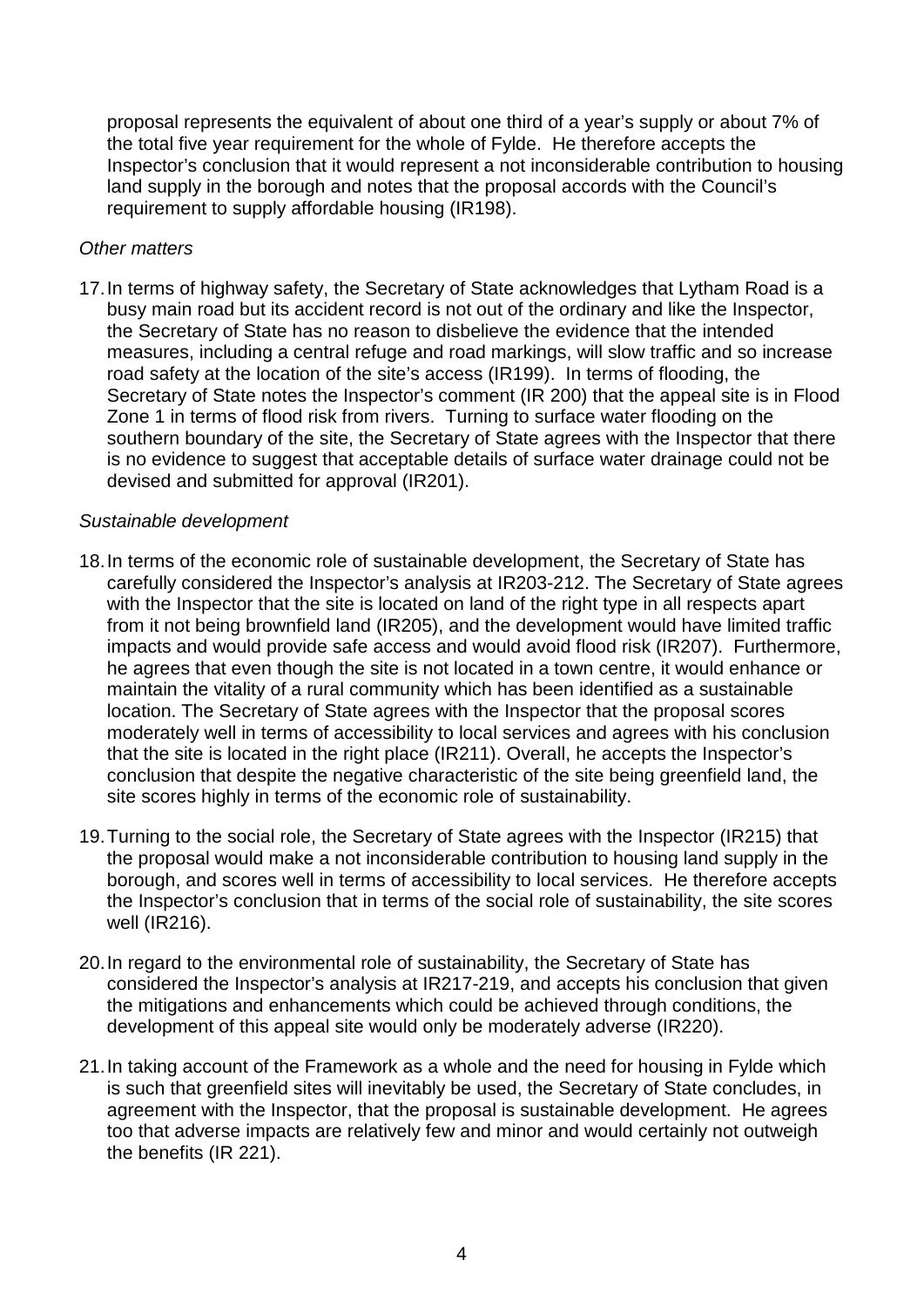# **Planning conditions**

22.The Secretary of State has given consideration to the Inspector's analysis at IR226-252, the recommended conditions set out at the end of the IR and the reasons for them, and to national policy in paragraph 206 of the Framework and the relevant Guidance. He is satisfied that the conditions recommended by the Inspector comply with the policy test set out at paragraph 206 of the Framework.

# **Planning obligations**

23.Having had regard to the Inspector's analysis at IR225, the planning obligation dated 14 July 2016, paragraph 203-205 of the Framework, the Guidance and the Community Infrastructure Levy Regulations 2010, as amended, the Secretary of State agrees with the Inspector's conclusion for the reasons given in IR225 that the obligations comply with Regulation 122 of the CIL Regulations and the tests at paragraph 204 of the Framework, are necessary to make the development acceptable in planning terms, directly related to the development, and are fairly and reasonably related in scale and kind to the development.

## **Planning balance and overall conclusion**

- 24.For the reasons given above, the Secretary of State considers that the appeal scheme would be contrary to Local Plan policies SP1 and SP2 which set limits to the development of Warton. However these policies are out of date because they were only intended to guide the development of Warton up to 2016 and because these are policies that would have the effect of controlling the supply of housing and the Council cannot demonstrate a five-year housing supply.
- 25.With planning obligations in place the appeal complies, or could be made to comply by condition, with all other Local Plan policies. Where compliance has been contested by the parties, the Secretary of State finds that the proposals comply with Local Plan policy HL2(1) which requires housing developments to be acceptable in principle, HL2(9) which requires highway safety to be a criterion in considering housing development and policy EP26 which would not permit development which would give rise to unacceptable levels of air pollution. Taking a broad view of the development plan as a whole, the Secretary of State concludes that the appeal proposal accords with its remaining relevant parts.
- 26.Given that policies for the supply of housing are out of date, the Secretary of State considers that paragraph 14 of the Framework is engaged. The Framework advises that in such cases, permission should be granted unless the adverse impacts of so doing would significantly and demonstrably outweigh the benefits when assessed against policies in the Framework, taken as a whole, or specific policies in the Framework indicate that development should be restricted. The Secretary of State has already concluded at paragraph 21 above that that is not the case in this appeal.

# **Formal decision**

27.Accordingly, for the reasons given above, the Secretary of State agrees with the Inspector's recommendation. He hereby allows your client's appeal and grants outline planning permission for the erection of up to 115 dwellings (C3 Use Class) including details of access, with all other matters reserved, in accordance with application ref: 15/0562 dated 14 August 2014, subject to the conditions set out in the Annex B to this letter.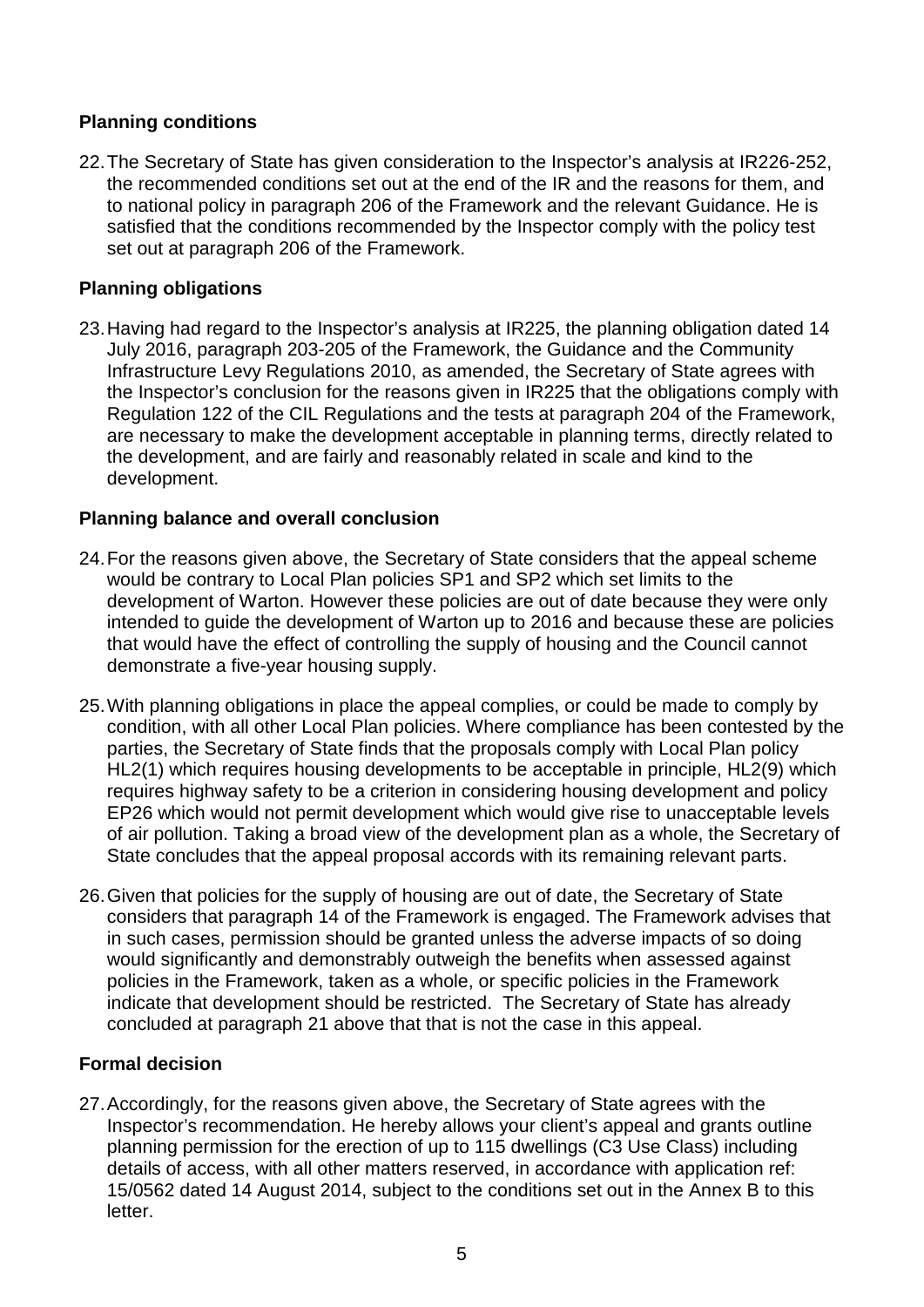28.This letter does not convey any approval or consent which may be required under any enactment, bye-law, order or regulation other than section 57 of the Town and Country Planning Act 1990.

## **Right to challenge the decision**

- 29.A separate note is attached setting out the circumstances in which the validity of the Secretary of State's decision may be challenged. This must be done by making an application to the High Court within 6 weeks from the day after the date of this letter for leave to bring a statutory review under section 288 of the Town and Country Planning Act 1990.
- 30.An applicant for any consent, agreement or approval required by a condition of this permission for agreement of reserved matters has a statutory right of appeal to the Secretary of State if consent, agreement or approval is refused or granted conditionally or if the Local Planning Authority fail to give notice of their decision within the prescribed period.
- 31.A copy of this letter has been sent to Fylde Borough Council, and notification has been sent to others who asked to be informed of the decision.

Yours faithfully

*Philip Barber*

Authorised by Secretary of State to sign in that behalf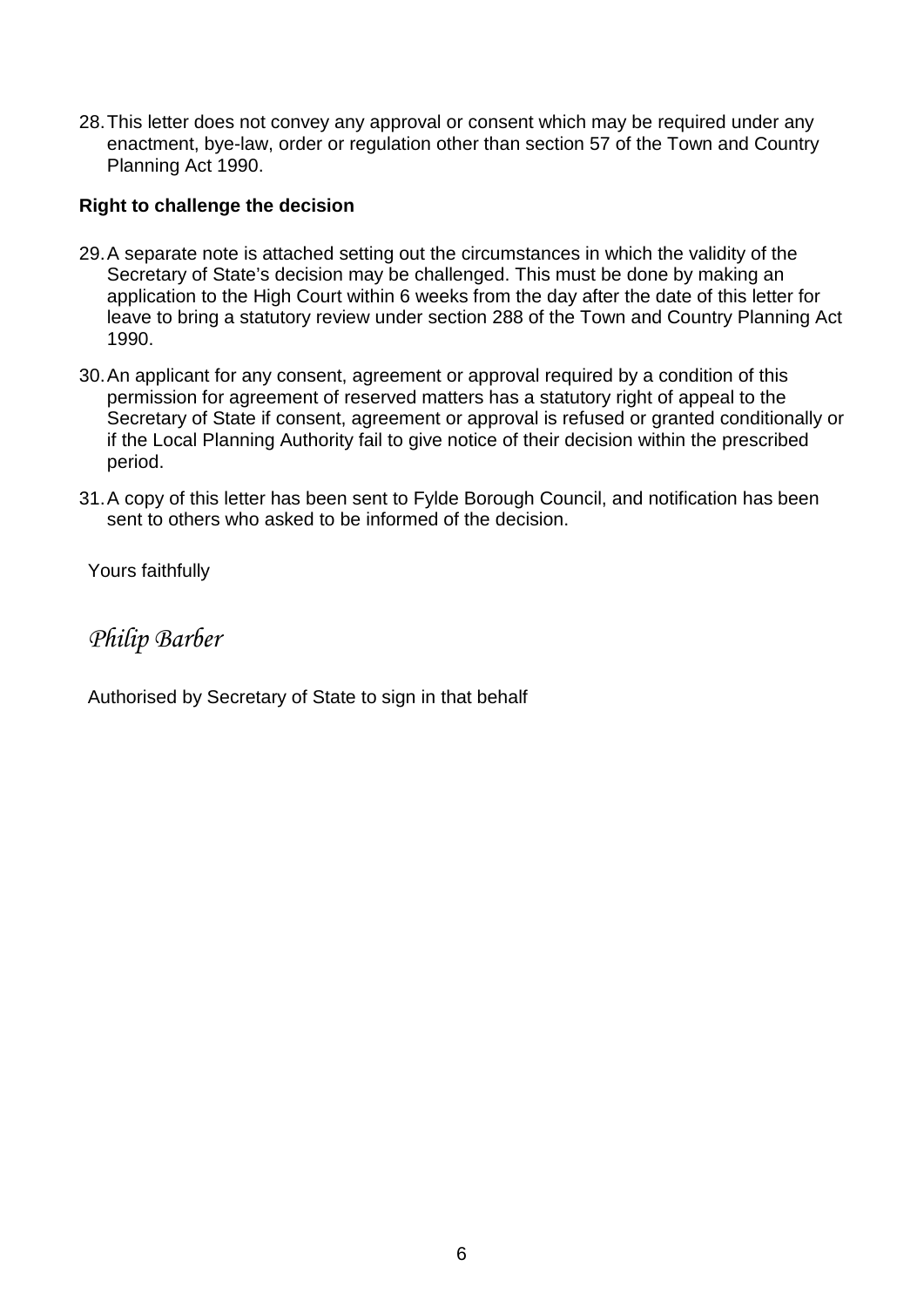**Annex A**

# **SCHEDULE OF REPRESENTATIONS**

## **Representations received in response to the Secretary of State's letter of 16 November 2016**

| <b>Party</b>                                                             | <b>Date</b>      |
|--------------------------------------------------------------------------|------------------|
| Anthony Wood                                                             | 11 August 2016   |
| Clerk for Bryning-with-Warton Parish Council                             |                  |
|                                                                          |                  |
| Mr M Evans                                                               | 18 November 2016 |
| <b>Fylde Council</b>                                                     |                  |
| Mrs J King                                                               | 22 November 2016 |
|                                                                          |                  |
| <b>Colin Griffiths</b>                                                   | 5 December 2016  |
| Satnam Group                                                             |                  |
|                                                                          |                  |
| Mr Graham Lamb                                                           | 6 December 2016  |
| Pegasus Group                                                            |                  |
| Mr M Evans                                                               | 9 December 2016  |
| <b>Fylde Council</b>                                                     |                  |
|                                                                          |                  |
| Mr Graham Lamb                                                           | 12 December 2016 |
| Pegasus Group                                                            |                  |
|                                                                          |                  |
| Jessica Ashworth                                                         | 14 December 2016 |
| Chair of Bryning with Warton Neighbourhood Plan<br><b>Steering Group</b> |                  |
|                                                                          |                  |
| <b>Tony Guest</b>                                                        | 16 December 2016 |
|                                                                          |                  |
| <b>Sally Wright</b>                                                      | 16 December 2016 |
| <b>WRAPP</b>                                                             |                  |
|                                                                          |                  |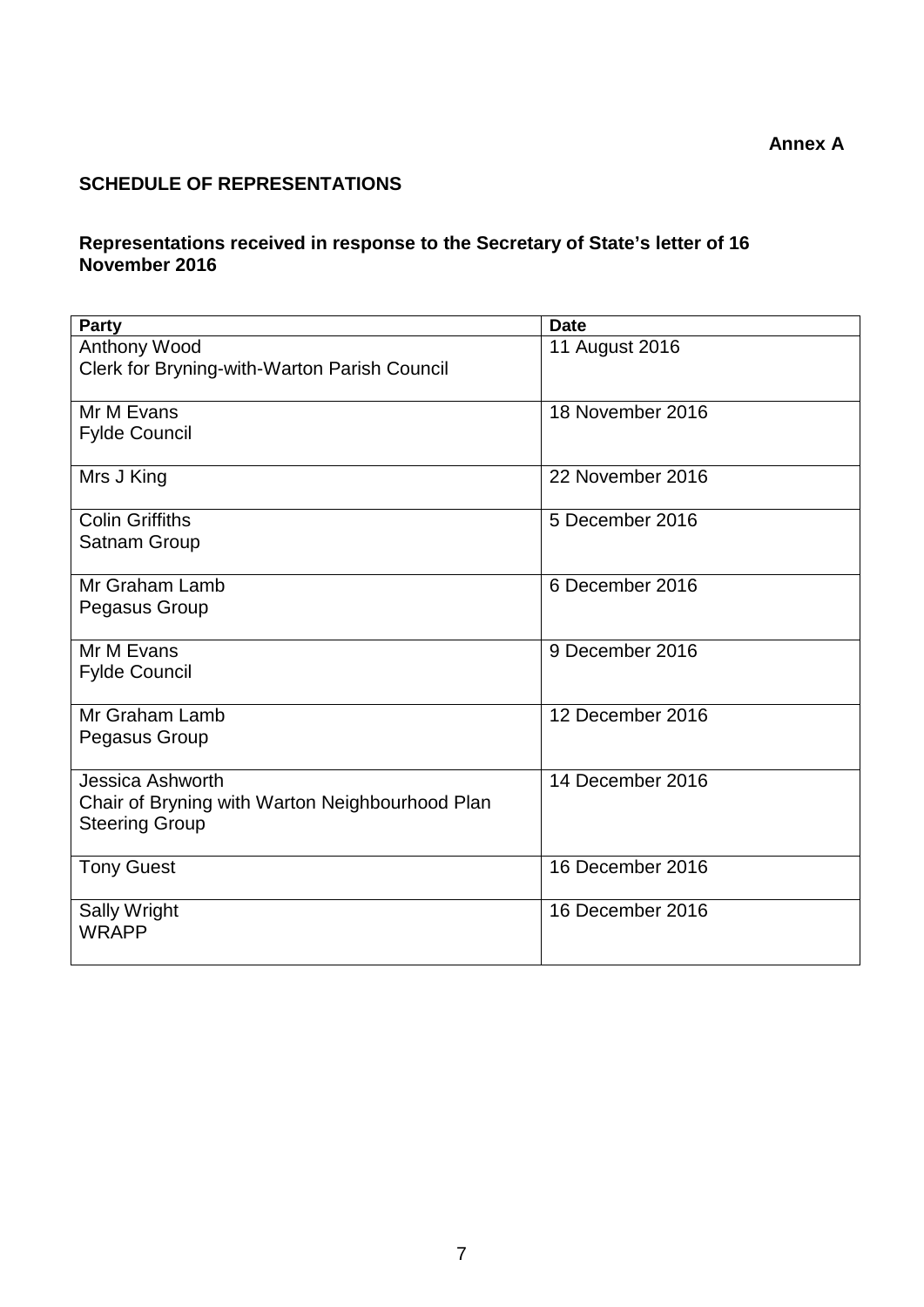#### **APP/M2325/W/15/3141398**

- 1) No development shall take place until a plan detailing the phasing of development and the allocation to each phase of a share of a total open space provision of not less than 0.87ha including a play area has been submitted to and agreed in writing by the local planning authority. The development shall be carried out in accordance with the approved details.
- 2) Details of the access within each phase of the site, appearance, landscaping, layout, and scale, (hereinafter called "the reserved matters") shall be submitted to and approved in writing by the local planning authority before any development begins on the phase in question and the development shall be carried out as approved.
- 3) Application for approval of the reserved matters shall be made to the local planning authority not later than three years from the date of this permission.
- 4) The development hereby permitted shall begin not later than two years from the date of approval of the last of the reserved matters to be approved.
- 5) The access on to Lytham Road to the development hereby permitted shall be carried out in accordance with approved plan number 0988-F01 revision F. Notwithstanding the provisions of the Town and Country Planning (General Permitted Development)(England) Order 2015 (or any equivalent Order following the revocation or re-enactment thereof) the area indicated as an area of verge to be kept free of all obstructions above 0.6m shall thereafter be kept free of any obstruction higher than 0.6m above the level of the carriageway. No dwelling shall be occupied until the details shown on the approved plan have been completed and made available for use.
- 6) No greater quantity of housing shall be built than that which would give rise to traffic generated by the development no greater than that forecast in the submitted Transport Assessment July 2015 by Croft Transport Solutions.
- 7) No more than 15% of the development hereby approved shall be occupied until the completion and bringing into use of
	- a) The Preston Western Distributor Road
	- b) The relocation of BAE Systems gate from Mill Road to the road known variously as Liberator Way, Typhoon Way and Thunderbolt Avenue
	- c) The works at the junction of Church Road, Lytham Road and Highgate Lane required by conditions 16 and 17 of appeal decision APP/M2325/A/14/2217060
- 8) No dwelling hereby approved shall be occupied until a MOVA/UTC control has been installed and brought in to use at the Church Road/Lytham Road/Highgate Lane junction
- 9) No dwelling shall be occupied until details of travel mode share targets for the development and measures to achieve them (a Travel Plan) have been submitted to and approved in writing by the local planning authority. The development shall be carried out and retained in accordance with the approved details.
- 10) No dwelling shall be occupied until it has been provided with a Visitors Pack which shall have been previously submitted to and approved by the local planning authority, highlighting the sensitivity of the Ribble & Alt Estuaries to recreation activity and highlighting alternative recreational opportunities. The Visitors Pack shall thereafter be kept available in the dwelling for the use of future occupants.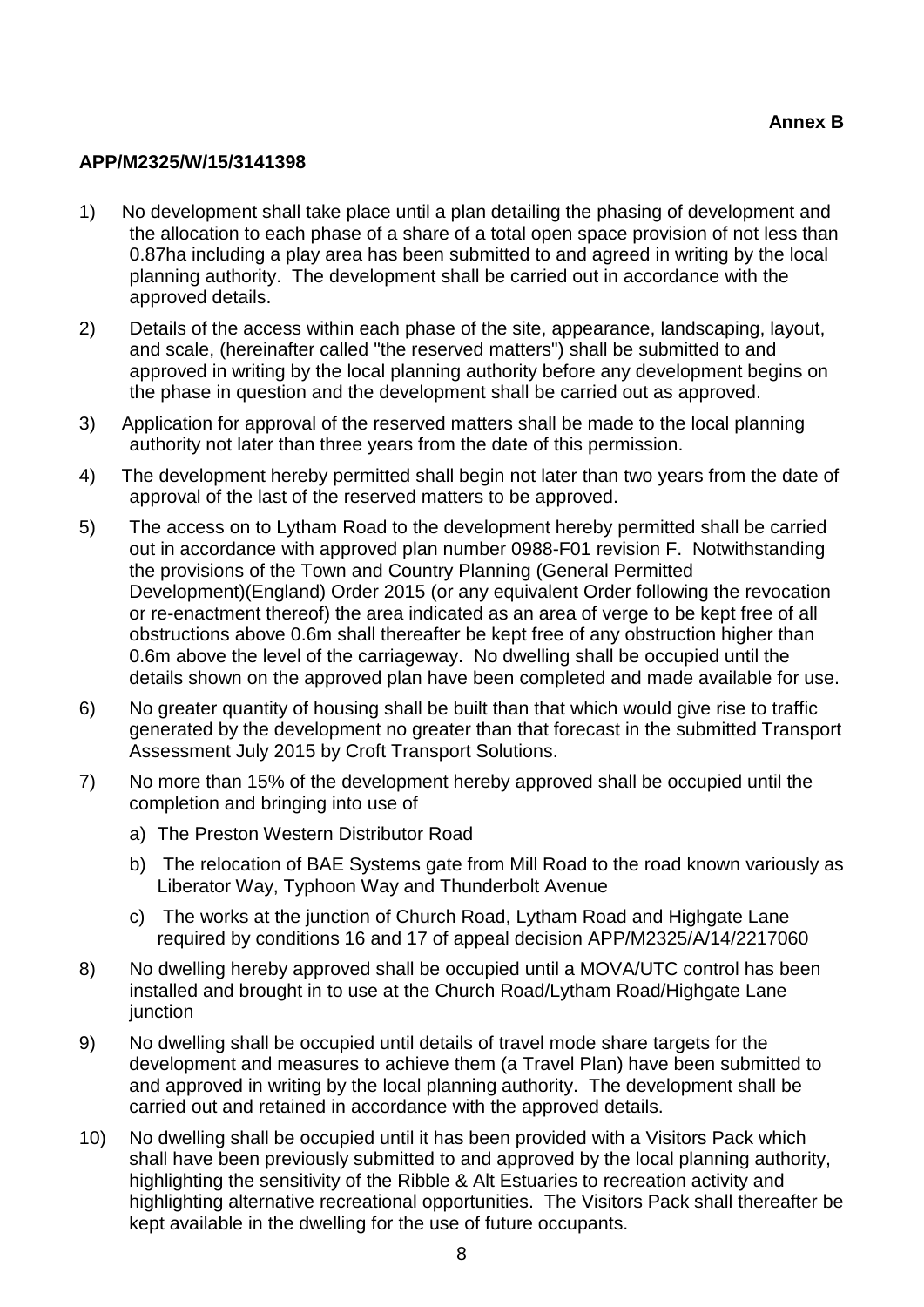- 11) No development shall take place on any phase of the site until details of foul and surface water drainage for that phase and of its management have been submitted to and approved in writing by the local planning authority. The development shall be carried out in accordance with the approved details and retained thereafter in accordance with the approved management details. No dwelling shall be occupied until it is provided with its drainage as approved.
- 12) No development shall take place on any phase of the site until details of finished floor levels and external ground levels of each plot on that phase have been submitted to and approved in writing by the local planning authority. The development shall be carried out in accordance with the approved details.
- 13) No development shall take place on any phase of the site until an intrusive site investigation of the nature and extent of contamination and unexploded ordnance has been carried out in accordance with a methodology which has previously been submitted to and approved in writing by the local planning authority. The results of the site investigation shall be made available to the local planning authority before any new construction begins on that phase. If any contamination is found during the site investigation, a report specifying the measures to be taken to remediate that phase of the site to render it suitable for the development hereby permitted shall be submitted to and approved in writing by the local planning authority. That phase of the site shall be remediated in accordance with the approved measures before new construction begins. If, during the course of development, any contamination is found which has not been identified in the site investigation, additional measures for the remediation of this source of contamination shall be submitted to and approved in writing by the local planning authority. The remediation of the relevant phase of the site shall incorporate the approved additional measures.
- 14) No development shall take place on any phase of the site until a programme of archaeological work for that phase has been implemented in accordance with a written scheme of investigation which has been submitted to and approved in writing by the local planning authority.
- 15) No development shall take place on the relevant phase until details of the pedestrian and cycle accesses to the southern and eastern boundaries of the site (shown indicatively on the illustrative master plan drawing number 013-006-P009 REV C accompanying the application) have been submitted to and approved in writing by the local planning authority. No dwelling on the relevant phase shall be occupied until the relevant pedestrian and cycle access shall have been completed and made available in accordance with the approved details.
- 16) The external fabric of the dwellings hereby approved and the boundary fences around their rear or private amenity areas shall be constructed so as to comply with the sound reduction performance recommended in section 5 of the Noise Assessment version number 2 by SLR global environmental solutions reference 410.02826.00007.
- 17) No dwelling on any particular phase shall be occupied until the public open space allocated to that phase has been laid out and made available for its intended purpose. The public open space shall be retained thereafter in accordance with a maintenance scheme which shall have been submitted to and approved by the local planning authority before development commences on the relevant phase. No dwelling on the last of any phase of the development which includes residential dwellings shall be occupied until the play area and all the public open space on all phases has been laid out and made available for its intended purpose.